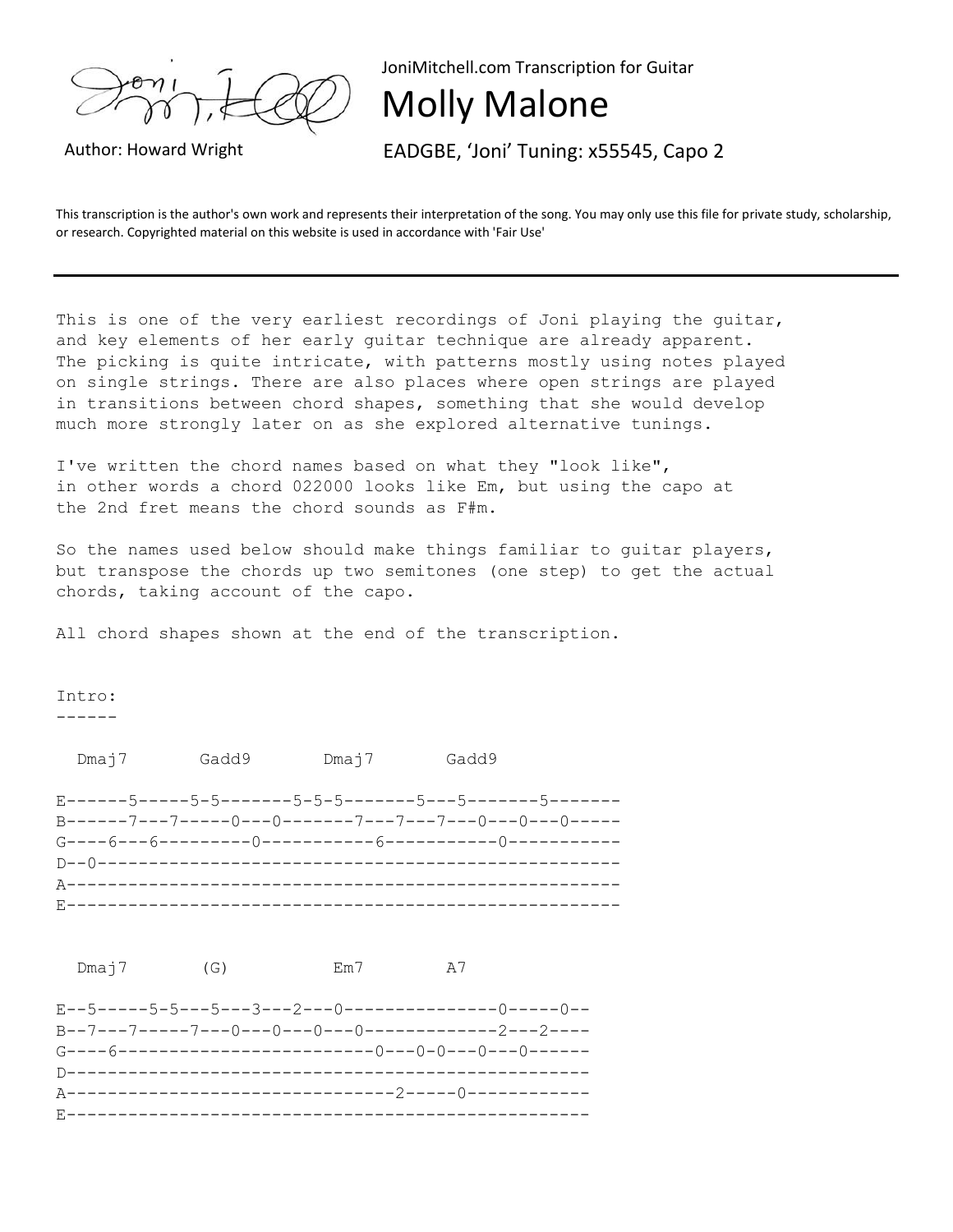Verse 1: -------- Dmaj7 Em/D D In Dublin's fair city G G/F# Em7 Where girls are so pretty A7 D Dmaj7 G Em7 A7 A7\* A7 It was there that I first met sweet Molly Malone Dmaj7 Em/D D She wheeled her wheelbarrow G G/F# Em7 Through streets broad and narrow A7 D D6 Em7 A7 D Dsus2 D Crying "cockles and mussels, alive, alive, oh" Chorus: ------- Dmaj7 Em/D D Alive, alive, oh G G/F# Em7 Alive, alive, oh A7 D D6 Em7 A7 D Dsus2 D Dsus2 D Crying "cockles and mussels, alive, alive, oh" Verse 2: -------- (The chords are almost identical for verse 2, except that on line 3 a D6 chord is used instead of the Dmaj7 used in the first verse, and the brief G chord in verse 1 is skipped, could have just been a small mistake in verse 1?) Dmaj7 Em/D D Now she was a fishmonger  $G$   $G/F#$   $Em7$ And sure, t'was no wonder  $A7$  D D6 Em7  $A7$   $A7*$   $A7$ For her father and mother were fishmongers too Dmaj7 Em/D D And they both wheeled their barrows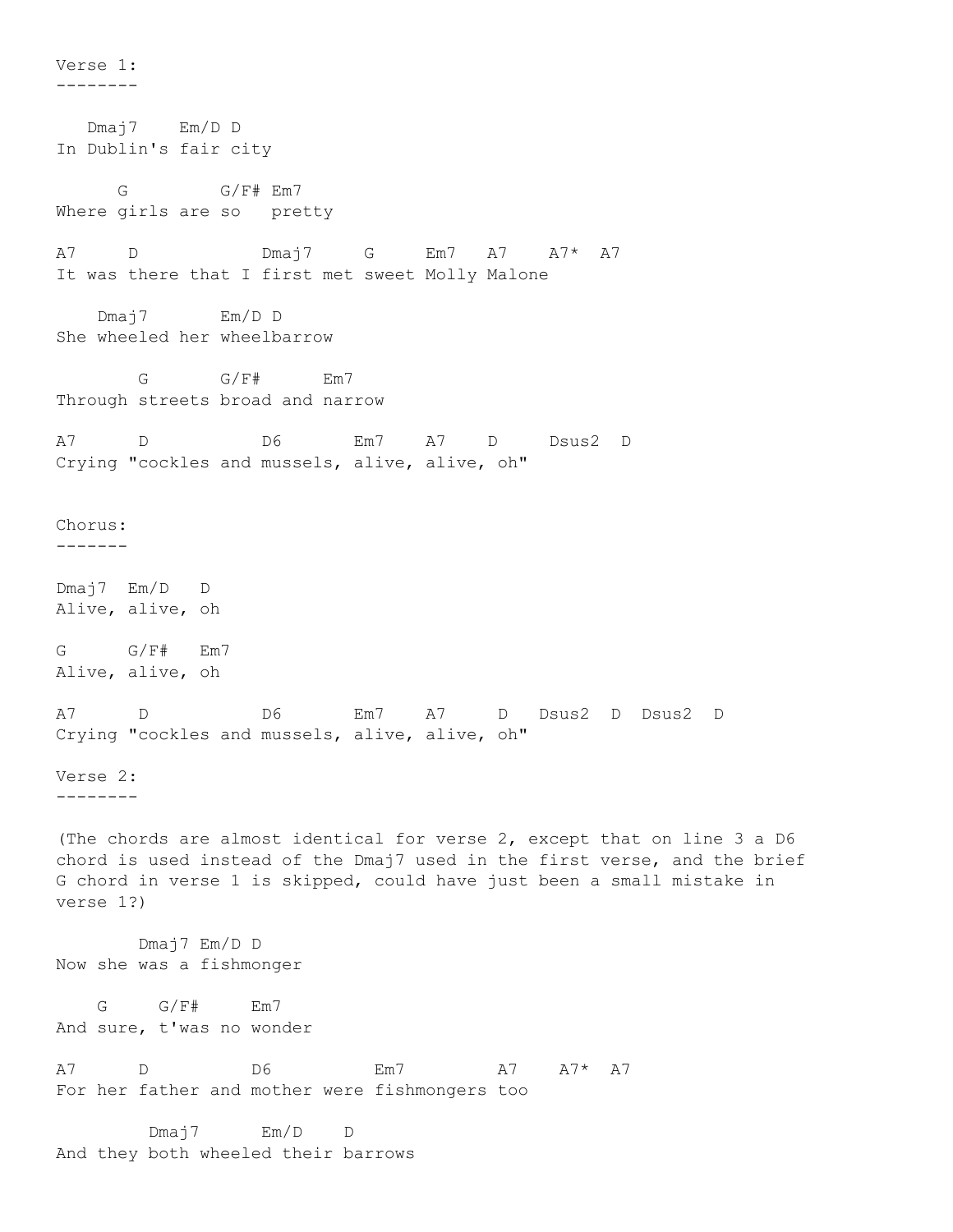$G/F#$ G Em7 Through streets broad and narrow  $A7$  $\mathbb{D}$  $Em7$ D<sub>6</sub> A7 D Dsus2 D Crying "cockles and mussels, alive, alive, oh" Chorus: ------- $Dma17$   $Em/D$  $\mathbb{D}$ Alive, alive, oh  $G/F#$  $Em7$ G Alive, alive, oh  $Em7 \qquad A7$  $A7$  $D$ D6  $D$ Dsus2 D Crying "cockles and mussels, alive, alive, oh" Interlude: ----------- $G/F#$  Em7  $Dmaj7$  $Em/D$  $\mathbb D$  $G$  $A7$  $\mathbb{D}$ Dsus2  $\mathbb{D}$ Dm Dsus2 Dm E------1-----0-0h1-1-----------B----------3---------3---3----- $G---2---2------------2------2------$ D--0---------------------------A------------------------------

E-------------------------------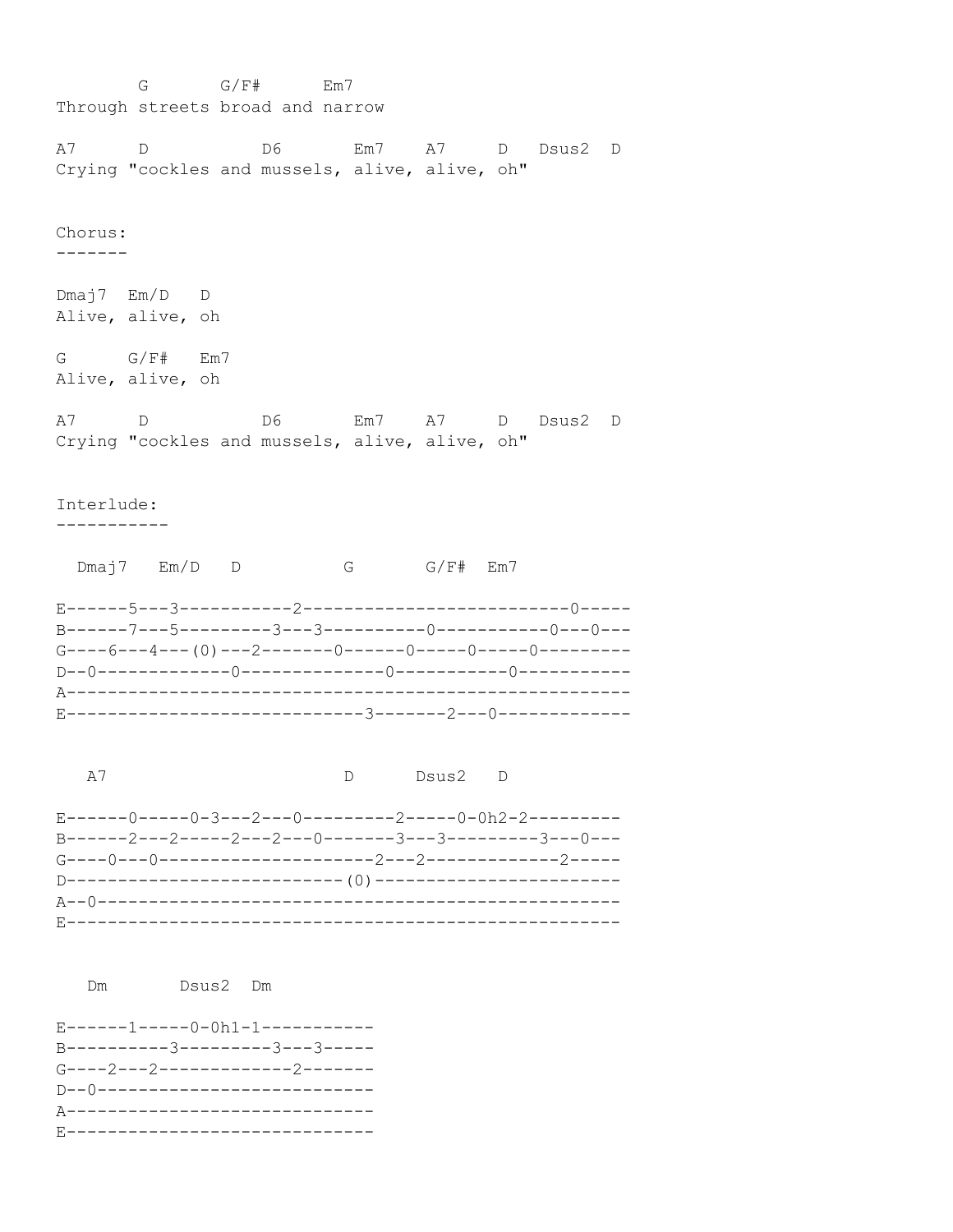Verse 3: -------- Dm Now she died of the fever Em/D And no one could save her Dm Dm(maj7) Dm7 Em7 A7 A7\* A7 T'was then that I lost sweet Molly Malone Dm Dsus4 Dm Now her ghost wheels her barrow Em/D Esus4/D Em/D Through streets broad and narrow Dm Dm(maj7) Em7 A7 D Dsus2 D Crying "cockles and mussels, alive, alive, oh" Chorus: ------- Dmaj7 Em/D D Alive, alive, oh G G/F# Em7 Alive, alive, oh A7 D Dm Em7 A7 Dm Dsus4 Dm Crying "cockles and mussels, alive, alive, oh" Dmaj7 Dmaj7\* Chord shapes: ------------- Dmaj7 Gadd9 Em7 A7 Em/D D EADGBE EADGBE EADGBE EADGBE EADGBE EADGBE xx0675 xxx005 020000 x02020 xx0453 xx0232 G  $G/F#$   $A7*$  D6 Dsus2 EADGBE EADGBE EADGBE EADGBE EADGBE 32000x 2x000x x02023 xx0202 xx0230